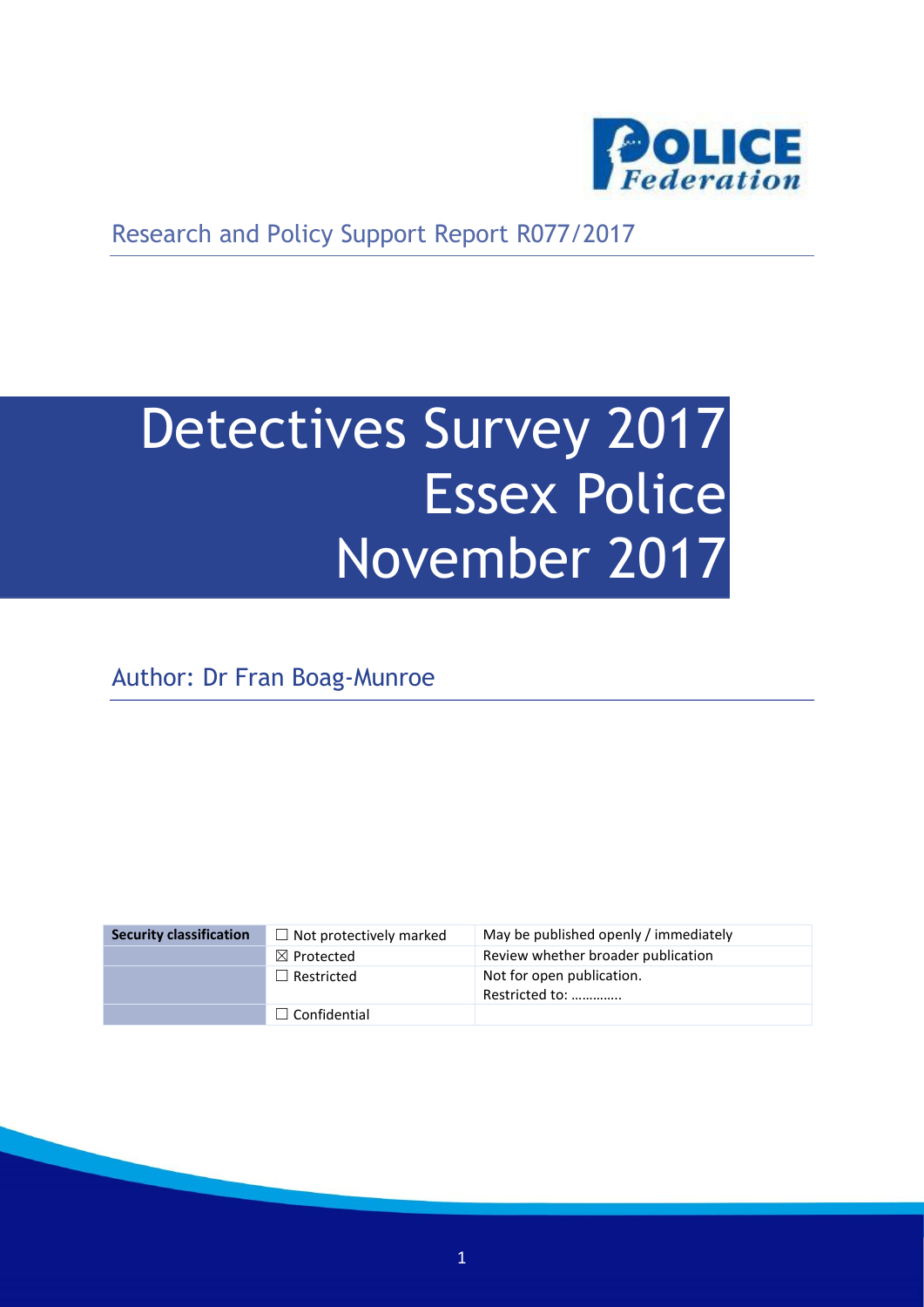#### **INTRODUCTION**

This report provides a summary of responses to the PFEW National Detectives Survey received from respondents in Essex Police in 2017.

Some of the questions asked in this year's survey were the same as in the 2015 National Detectives Survey; this allowed us to monitor any changes since the last time the survey was conducted. Other questions were new to 2017, to be able to look in more detail at the context in which detectives are currently working.

Where appropriate, details of average responses for the police service as a whole are also presented, differences between the national and local responses have not been tested statistically and therefore any differences reported are for guidance only and must be treated with caution.

#### **RESPONSE RATE AND RESPONDENTS**

The National Detectives Survey 2017 opened on 1st September 2017 and closed on 24th September 2017. During this time, detective officers were invited to attend via the Police Federation's National Membership Database, as well as via local Joint Branch Boards and the National Detectives Forum mailing list.

**151 responses were received from detectives in Essex Police**. There is still no accepted measure of the total number of detectives in England and Wales. It is therefore not possible to calculate a definitive response rate for the survey as a proportion of the total number of detectives. However, for comparison the number of responses received within Essex Police was higher than when this survey was last conducted in 2015, when 114 responses were received.

#### **IMPACT OF SERVICE CUTS**

**56% of respondents within Essex Police said that service cuts have had a major impact on their morale**; this was the same as the national average, where 56% detectives said that service cuts have had a major impact upon their morale.

In addition, **23% of respondents within Essex Police said service cuts have had a major impact upon their physical health and wellbeing, whilst 26% said that service cuts have had a major impact upon their mental health and wellbeing**. For comparison, in England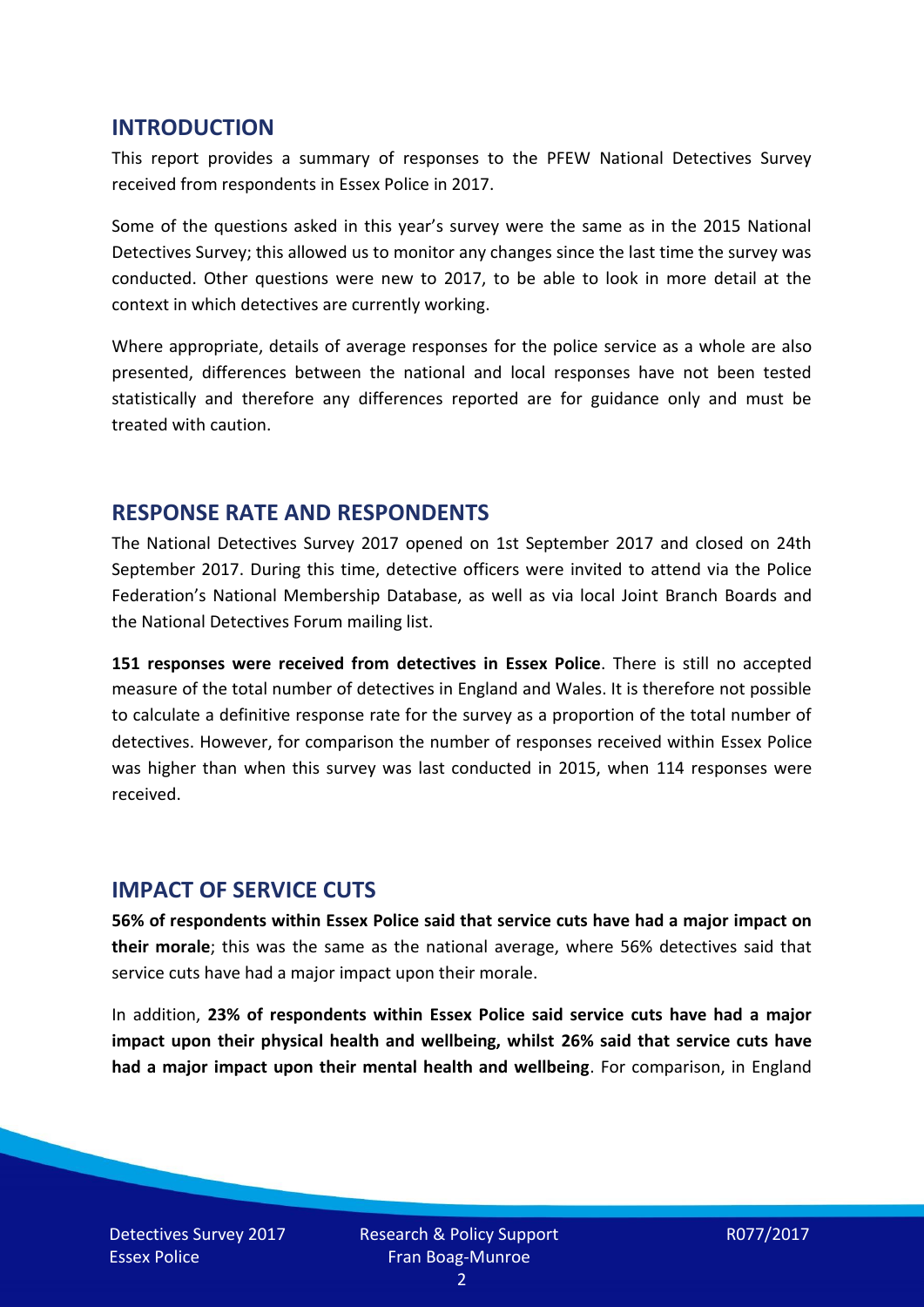and Wales as whole 27% of detectives said that service cuts have had a major impact on their physical health and wellbeing and also on their mental health and wellbeing.

| How, if at all, have<br>service cuts affected | No impact | <b>Minor impact</b> | <b>Moderate</b><br>impact | <b>Major impact</b> |
|-----------------------------------------------|-----------|---------------------|---------------------------|---------------------|
| <b>Your morale</b>                            | 3%        | 14%                 | 27%                       | 56%                 |
| Your physical health and<br>wellbeing         | 11%       | 27%                 | 39%                       | 23%                 |
| Your mental health and<br>wellbeing           | 11%       | 21%                 | 43%                       | 26%                 |

**60% of respondents in Essex Police said that service cuts have substantially increased their overall workload; 53% said that service cuts have substantially increased how fatigued they feel; and 48% said that service cuts have substantially increased how stressful they find their jobs**. Comparison of these proportions in Essex Police to England and Wales as a whole can be found in the table below.

|                                    | <b>Essex Police</b>                                     | <b>England and Wales</b>                                |
|------------------------------------|---------------------------------------------------------|---------------------------------------------------------|
| Your overall workload              | 60% substantially increased<br>(36% slightly increased) | 62% substantially increased<br>(32% slightly increased) |
| How fatigued you feel              | 53% substantially increased<br>(42% slightly increased) | 53% substantially increased<br>(38% slightly increased) |
| How stressful you find your<br>job | 48% substantially increased<br>(44% slightly increased) | 49% substantially increased<br>(41% slightly increased) |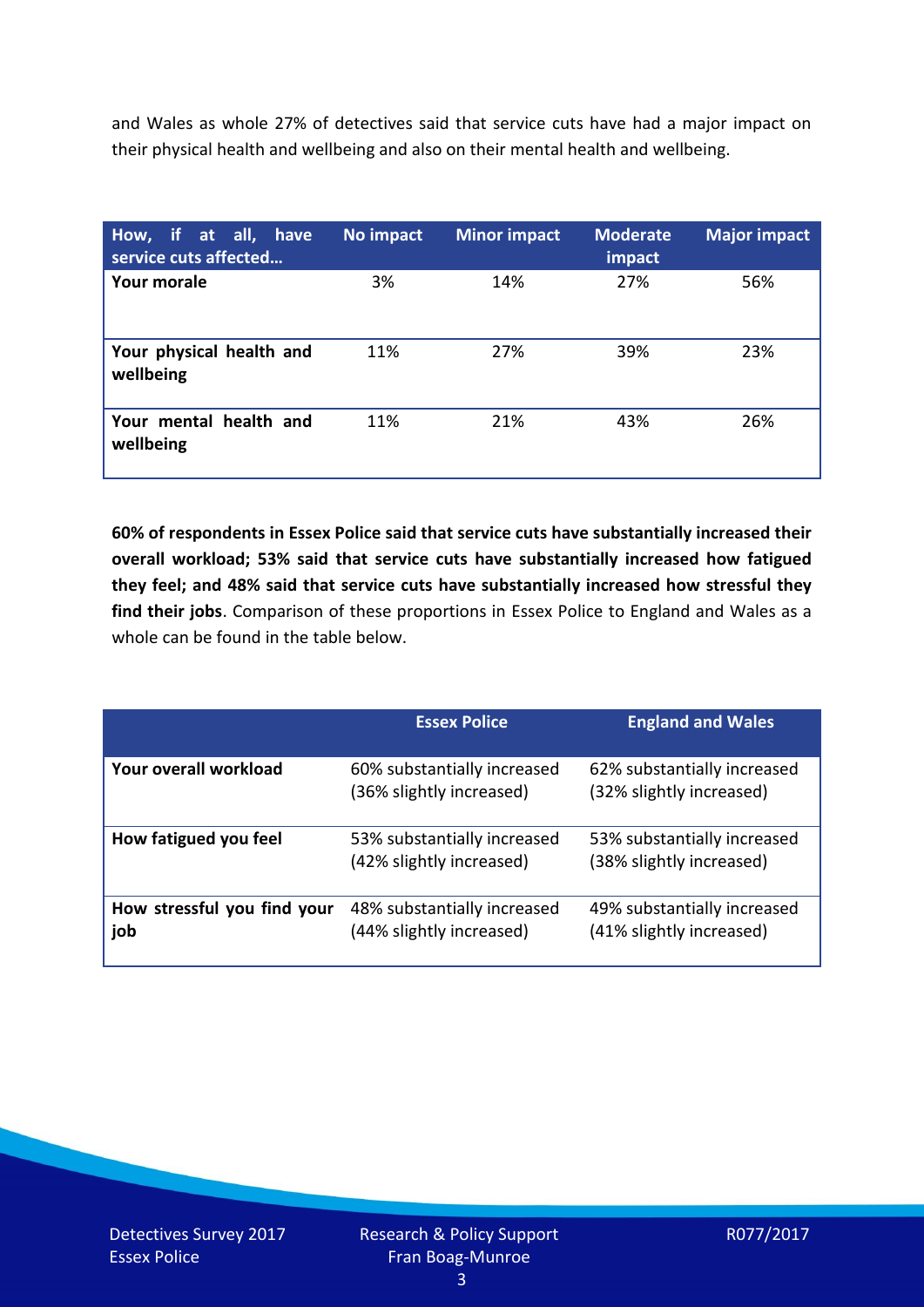## **WORKLOAD AND JOB DEMANDS**

**72% of respondents in Essex Police said that their workload in the last 12 months was either too high or much too high**. This is lower than the national average - in England and Wales as a whole, 76% of respondents said that their workload had been too high or much too high in the last 12 months.

28% of respondents in Essex Police said that their workload enabled them to provide the service needed to victims either most or all of the time; this compares to 27% of detectives in England and Wales as a whole. **The proportion of respondents in Essex Police who said that their workload enabled them to provide the service needed to victims either most or all of the time has increased since 2015** when 20% of respondents felt that they could provide the service needed either most or all of the time.

In addition, 22% of respondents in Essex Police said that their workload enabled them to provide the service needed to witnesses either most or all of the time, in comparison to 22% of detectives in England and Wales overall. **The proportion of respondents in Essex Police who said that their workload enabled them to provide the service needed to witnesses either most or all of the time has decreased since 2015**, when 25% of respondents felt that they could provide the service needed either most or all of the time.

| Does your workload enable<br>you to provide the service<br>needed to? | <b>Never</b> | <b>Sometimes</b> | Most or all of the<br>time |
|-----------------------------------------------------------------------|--------------|------------------|----------------------------|
| <b>Victims</b>                                                        | 9%           | 63%              | 28%                        |
| <b>Witnesses</b>                                                      | 16%          | 62%              | 22%                        |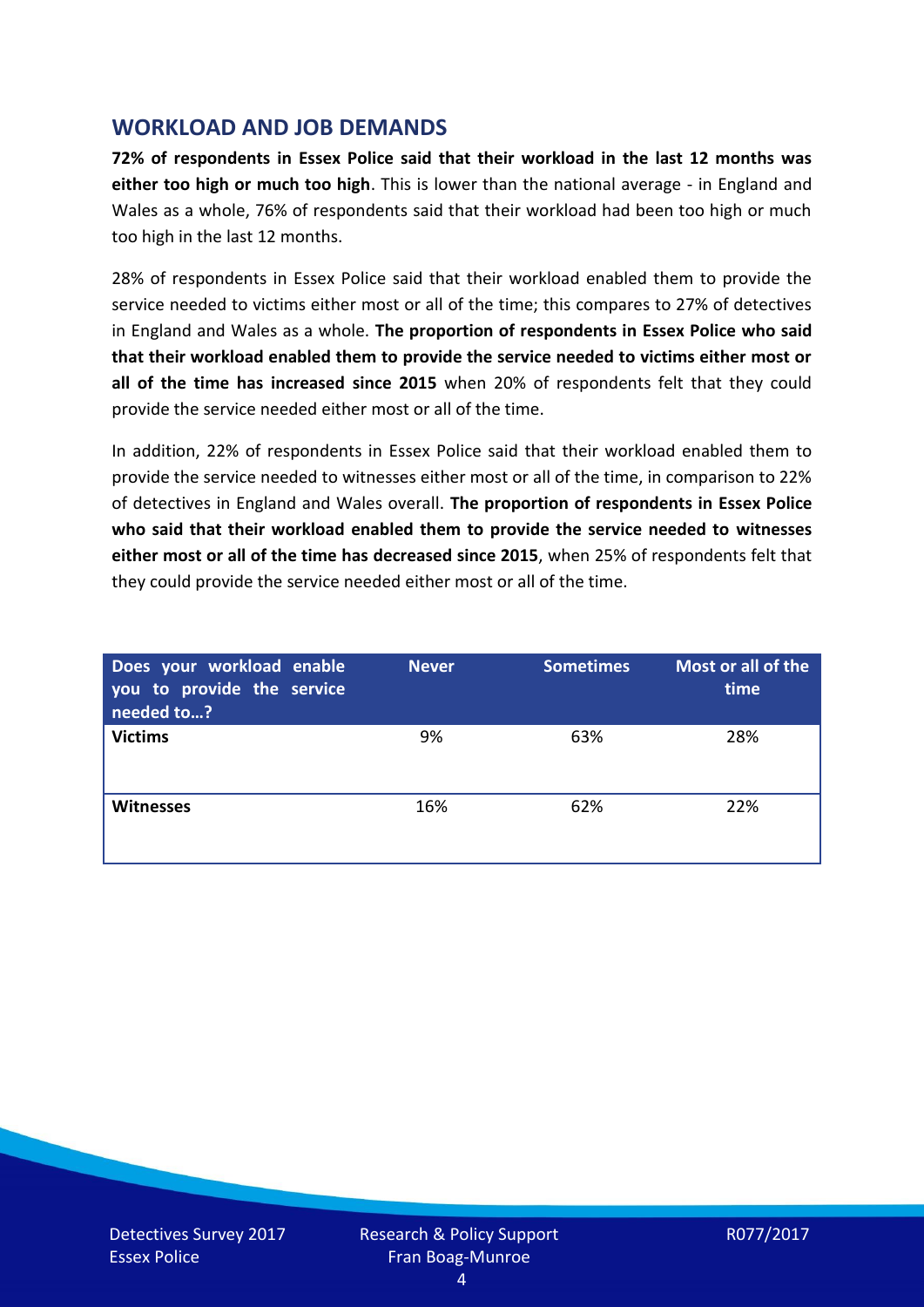#### **JOB RELATED STRESS**

In Essex Police, **47% of respondents said that they felt emotionally drained from work either most or all of the time**. Nationally, this proportion was 48%. The proportion of respondents in Essex Police who said that they had felt emotionally drained from work either most or all of the time has increased since 2015, when 45% of respondents said that they felt emotionally drained from work.

**41% of respondents in Essex Police said that their job was either very or extremely stressful**. This is the proportion of respondents who, in effect, report a non-diagnostic case of work-related stress within Essex Police.



In England and Wales as a whole 48% of detectives reported a case of work-related stress. Therefore **the proportion of respondents in Essex Police who reported a case of workrelated stress was lower than the national average**. The reasons given by respondents in Essex Police for why they found their job stressful are presented below.

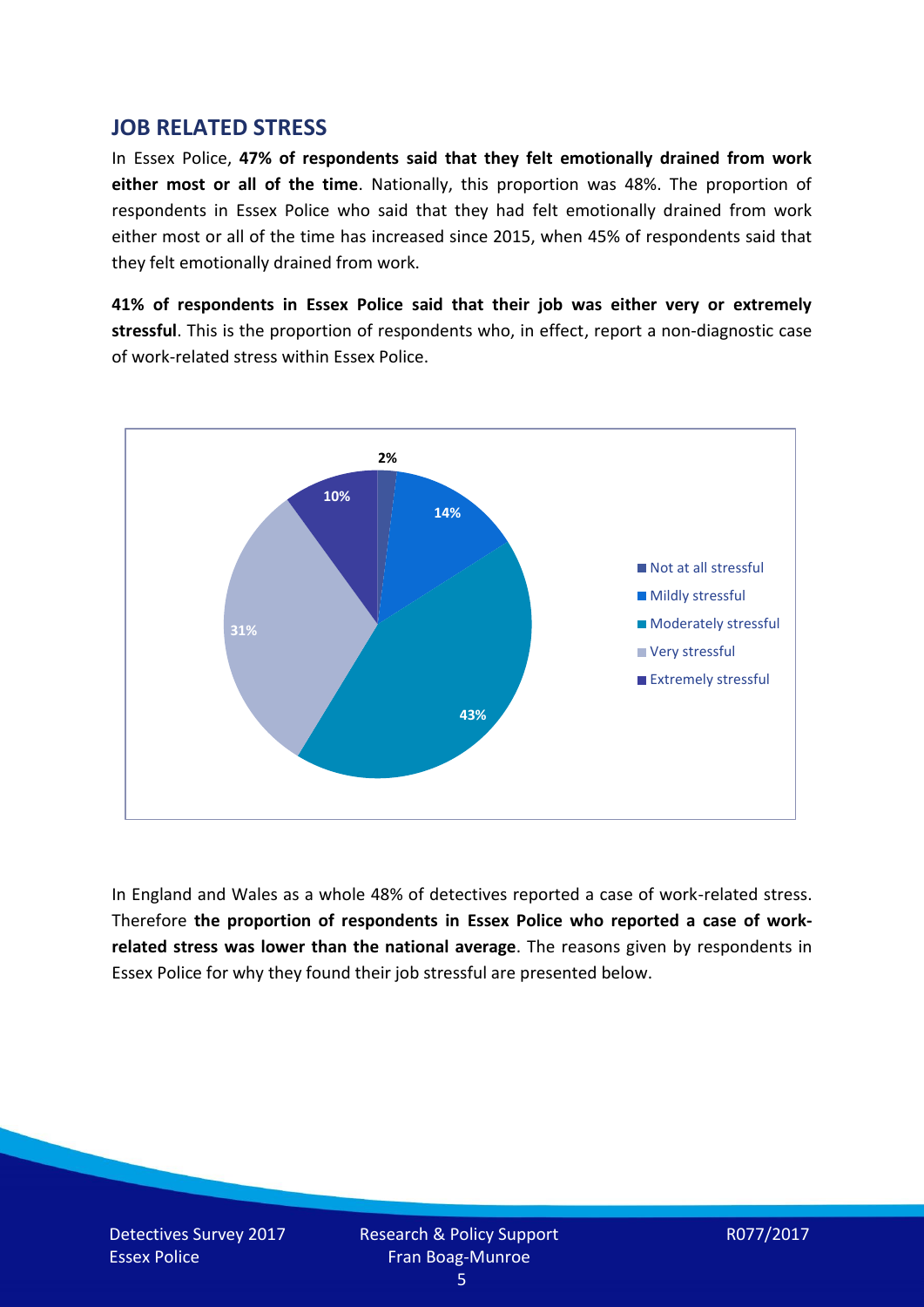| My job is stressful because                                                                | <b>Proportion</b><br>agreeing or<br>strongly<br>agreeing in<br><b>Essex Police</b> | <b>Proportion</b><br>agreeing or<br>strongly<br>agreeing in<br><b>England and</b><br><b>Wales</b> |
|--------------------------------------------------------------------------------------------|------------------------------------------------------------------------------------|---------------------------------------------------------------------------------------------------|
| There are high levels of personal responsibility                                           | 91%                                                                                | 93%                                                                                               |
| There aren't enough officers in my team/unit                                               | 88%                                                                                | 86%                                                                                               |
| I feel like the general public and partner agencies often<br>have unrealistic expectations | 85%                                                                                | 82%                                                                                               |
| The nature of my work is high-risk                                                         | 83%                                                                                | 80%                                                                                               |
| I have a high workload                                                                     | 76%                                                                                | 80%                                                                                               |
| There is frequent organisational change                                                    | 68%                                                                                | 79%                                                                                               |
| My work is emotionally demanding                                                           | 64%                                                                                | 71%                                                                                               |
| I don't have enough time to be able to do my job to a<br>standard of which I can be proud  | 61%                                                                                | 70%                                                                                               |
| I am unable to meet all the conflicting demands on my<br>time at work                      | 66%                                                                                | 69%                                                                                               |
| I am exposed to traumatic or distressing incidents and<br>material                         | 57%                                                                                | 64%                                                                                               |
| I frequently have unrealistic time pressures                                               | 60%                                                                                | 61%                                                                                               |
| There aren't enough opportunities for professional<br>development                          | 39%                                                                                | 57%                                                                                               |
| I frequently have unachievable deadlines                                                   | 52%                                                                                | 57%                                                                                               |
| I am often pressured to work long hours                                                    | 50%                                                                                | 51%                                                                                               |
| My work-life balance is poor                                                               | 32%                                                                                | 43%                                                                                               |
| I don't feel like I have enough support from<br>management                                 | 31%                                                                                | 40%                                                                                               |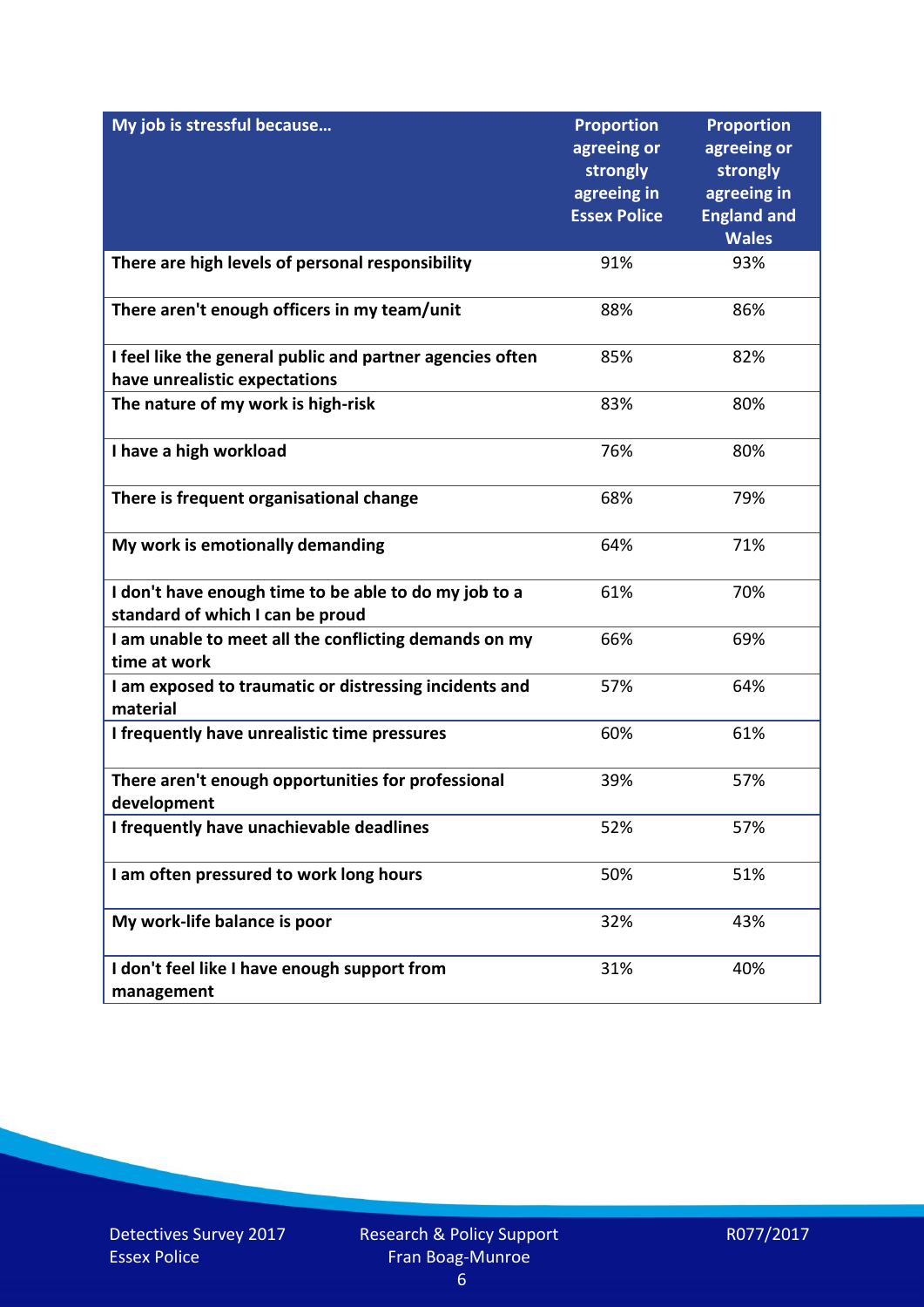# **ABSENCE AND ABSENCE BEHAVIOURS**

**Presenteeism** refers to a person attending work despite feeling that they should have taken sick leave due to their physical or mental health and wellbeing. **In Essex Police, 67% of respondents reported at least one instance of presenteeism associated with their physical health and wellbeing** in the last 12 months**; 54% of respondents reported at least one instance of presenteeism associated with their mental health and wellbeing**.

**Leaveism** refers to a person taking annual leave or rest days rather than sick leave for their physical or mental health and wellbeing. In the last year, **30% of respondents in Essex Police reported at least one instance of leaveism associated with their physical health and wellbeing**, whilst **29% of respondents in Essex Police reported at least one instance of leaveism associated with their mental health and wellbeing.**

Finally, **29% of respondents in Essex Police said that they had taken sickness absence due to their physical health and wellbeing** in the last 12 months. In addition, **19% of respondents said that they had taken sickness absence due to their mental health and wellbeing**.

Comparison of the proportions of respondents reporting presenteeism, leaveism and sickness absence in Essex Police with England and Wales as a whole can be found in the table below.

|                             | <b>Essex Police</b>                     |                                       | <b>England and Wales</b>                |                                       |
|-----------------------------|-----------------------------------------|---------------------------------------|-----------------------------------------|---------------------------------------|
| At least one<br>instance of | <b>Physical health</b><br>and wellbeing | <b>Mental health</b><br>and wellbeing | <b>Physical health</b><br>and wellbeing | <b>Mental health</b><br>and wellbeing |
| Presenteeism                | 67%                                     | 54%                                   | 71%                                     | 54%                                   |
| Leaveism                    | 30%                                     | 29%                                   | 42%                                     | 33%                                   |
| <b>Sickness</b><br>absence  | 29%                                     | 19%                                   | 35%                                     | 14%                                   |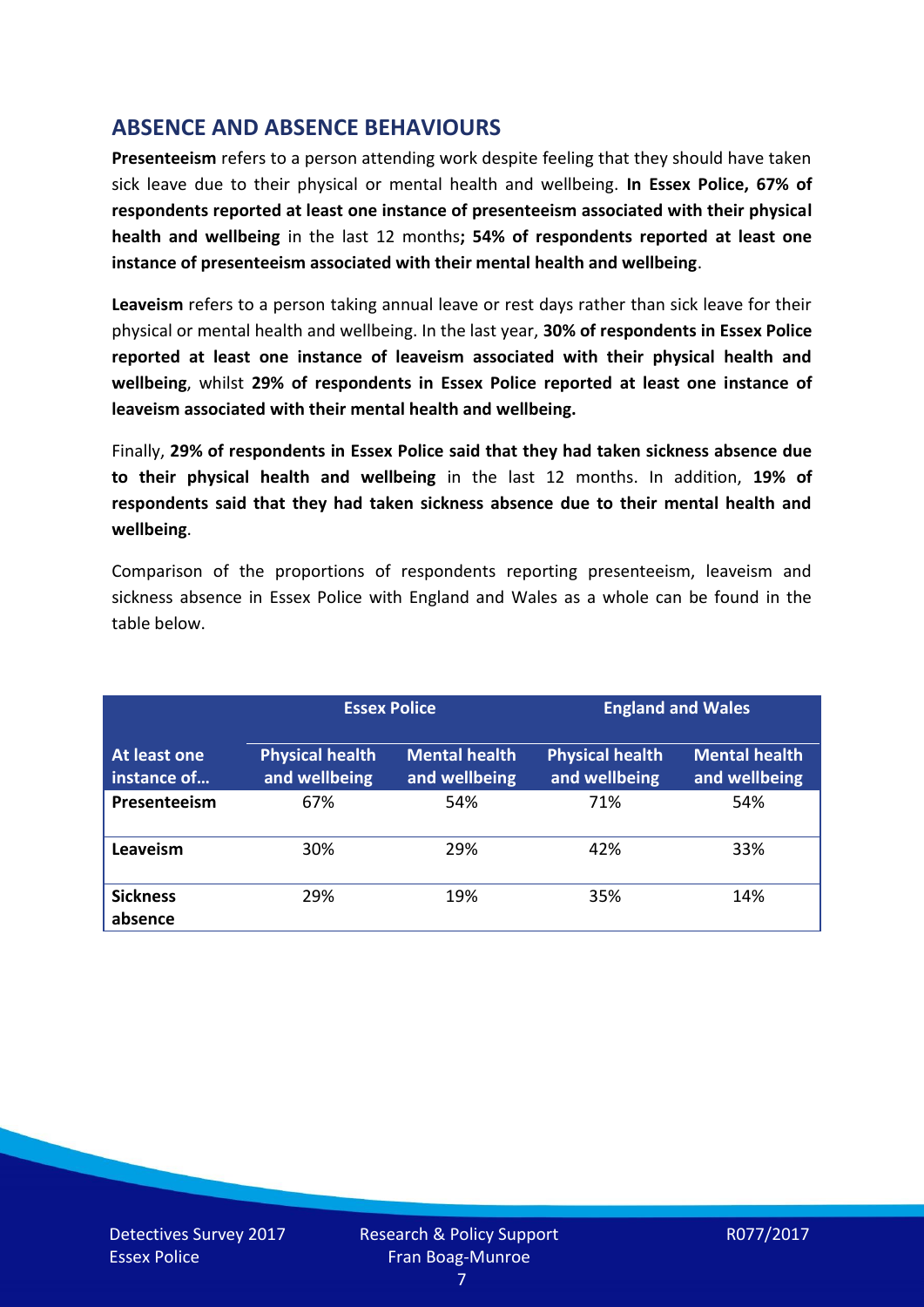## **VIEWS ABOUT THE JOB**

**83% of respondents in Essex Police felt that the role of the detective was seen as less valuable to the force than it used to be.** This compares with 85% of detectives in England and Wales as a whole who said that they felt the role of the detective was now less valuable.

Respondents in Essex Police were less likely to be dissatisfied than satisfied with their jobs, with **28% of respondents saying that they were dissatisfied and 50% of respondents saying that they were satisfied**. In comparison, 36% of detectives in England and Wales as a whole said that they were dissatisfied with their jobs, whilst 45% of respondents said that they were satisfied.

In addition, **the proportion of respondents in Essex Police who said that they were dissatisfied with their job has increased since 2015**, when 25% of respondents reported job dissatisfaction.



$$
R077/2017
$$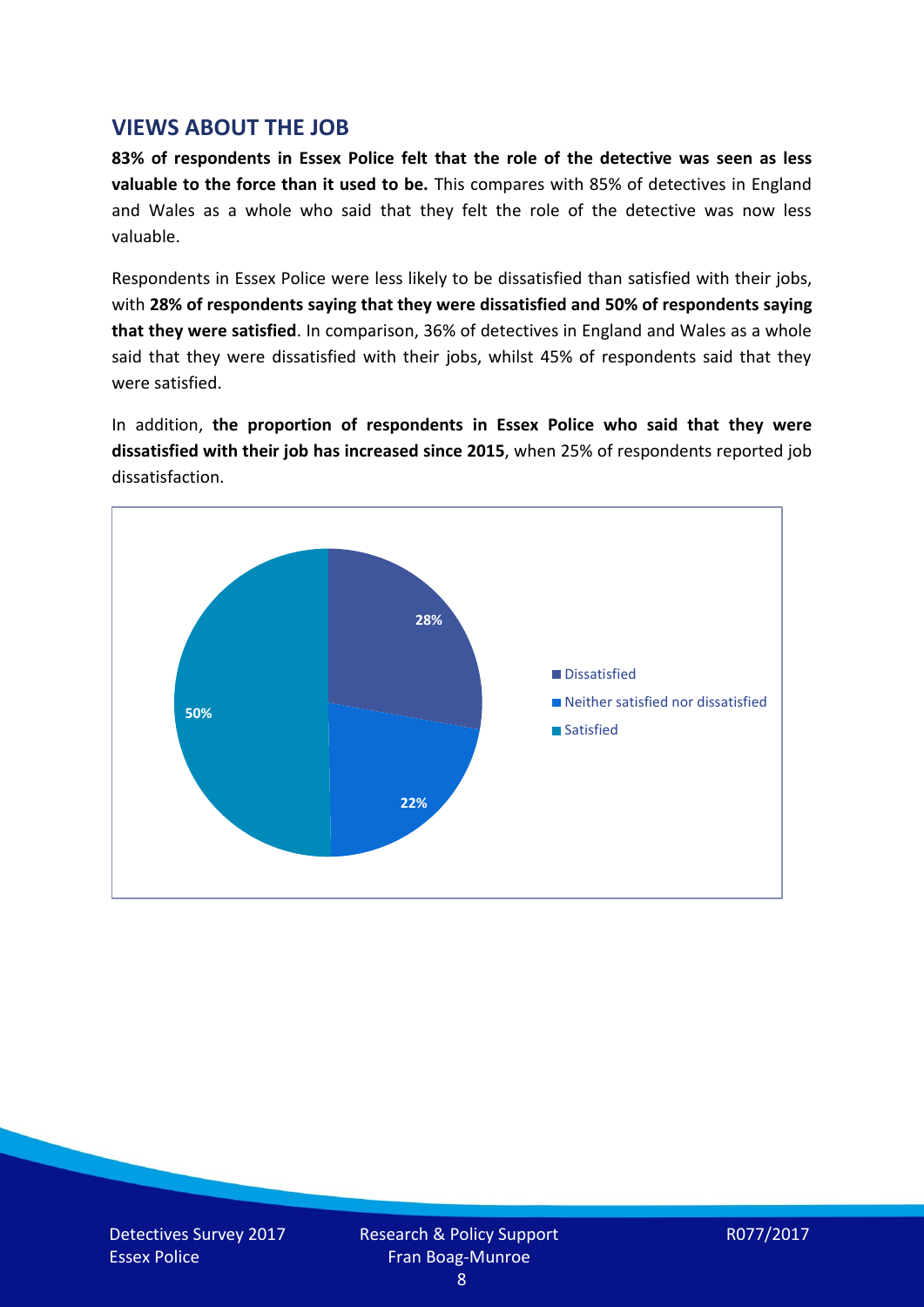# **TRAINING AND CONTINUOUS PROFESSIONAL DEVELOPMENT**

**31% of respondents in Essex Police said that they had difficulties securing specific training opportunities**. This has decreased since 2015, when 36% of respondents in Essex Police reported difficulties securing specific training opportunities.

The proportion of respondents in Essex Police who said that they had difficulties securing training opportunities is lower than the national average, where this year 51% of detectives said that they had difficulties securing training.

In addition, **44% of respondents in Essex Police said that they were rarely given enough time to stay up-to-date with the latest developments in their area of work**. This compares to 56% of respondents in England and Wales as a whole. This proportion is lower than in 2015, when 58% of respondents in Essex Police said that they rarely had enough time to keep up-to-date with the latest developments.

| Are you given enough time<br>to stay up-to-date with the<br>latest developments in your<br>area of work? | <b>Essex Police</b> | <b>England and Wales</b> |
|----------------------------------------------------------------------------------------------------------|---------------------|--------------------------|
| Rarely                                                                                                   | 44%                 | 56%                      |
| <b>Sometimes</b>                                                                                         | 52%                 | 41%                      |
| <b>Always</b>                                                                                            | 5%                  | 4%                       |

A list of reasons why respondents in Essex Police said that they were not able to stay up-todate with the latest developments in their field can been found in the table below.

| It is difficult to stay up-to-date with the latest developments in<br>my field because          | <b>Essex</b><br><b>Police</b> | <b>England</b><br>and Wales |
|-------------------------------------------------------------------------------------------------|-------------------------------|-----------------------------|
| I have too many competing priorities                                                            | 79%                           | 79%                         |
| There is no time set aside by my management for study                                           | 72%                           | 76%                         |
| There are not enough officers to cover my day-to-day work for<br>me to attend relevant training | 73%                           | 76%                         |
| My workload is too high                                                                         | 68%                           | 76%                         |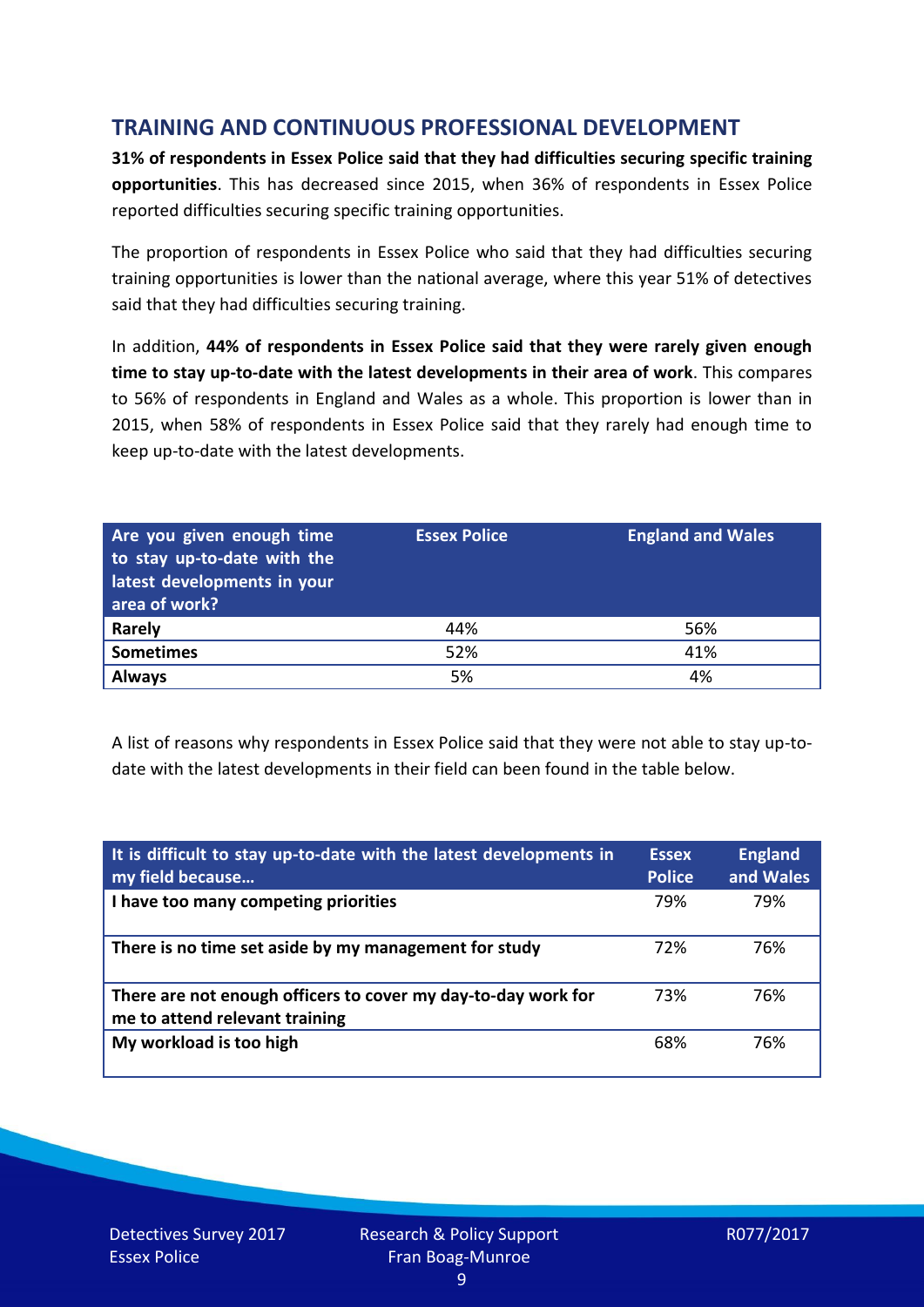| I have too many other commitments                                                        | 70% | 75% |
|------------------------------------------------------------------------------------------|-----|-----|
| The online learning package provided by NCALT is poorly<br>delivered                     | 76% | 73% |
| There are not enough formal training days                                                | 70% | 72% |
| I am too tired at the end of the day                                                     | 67% | 71% |
| Access to knowledge management systems that help<br>communicate new developments is poor | 44% | 51% |
| There is a lack of training staff                                                        | 41% | 46% |
| There is no appropriate training available                                               | 34% | 44% |

## **ATTRACTION AND RETENTION**

**29% of respondents in Essex Police said that they would not change their career path, whilst 9% couldn't think of any job they would prefer**. 10% of respondents said that they would like to change their posting but remain a police officer.

In comparison, 22% of respondents in Essex Police said that they would like to change jobs and stop being a police officer, 21% said that they would take any other job but with similar earnings and benefits, and 9% would quit immediately if they could find something else to do.

**The proportion of respondents in Essex Police who said that they would quit immediately if they could find something else to do has decreased since 2015**, when 10% of respondents said that they would quit immediately if they could.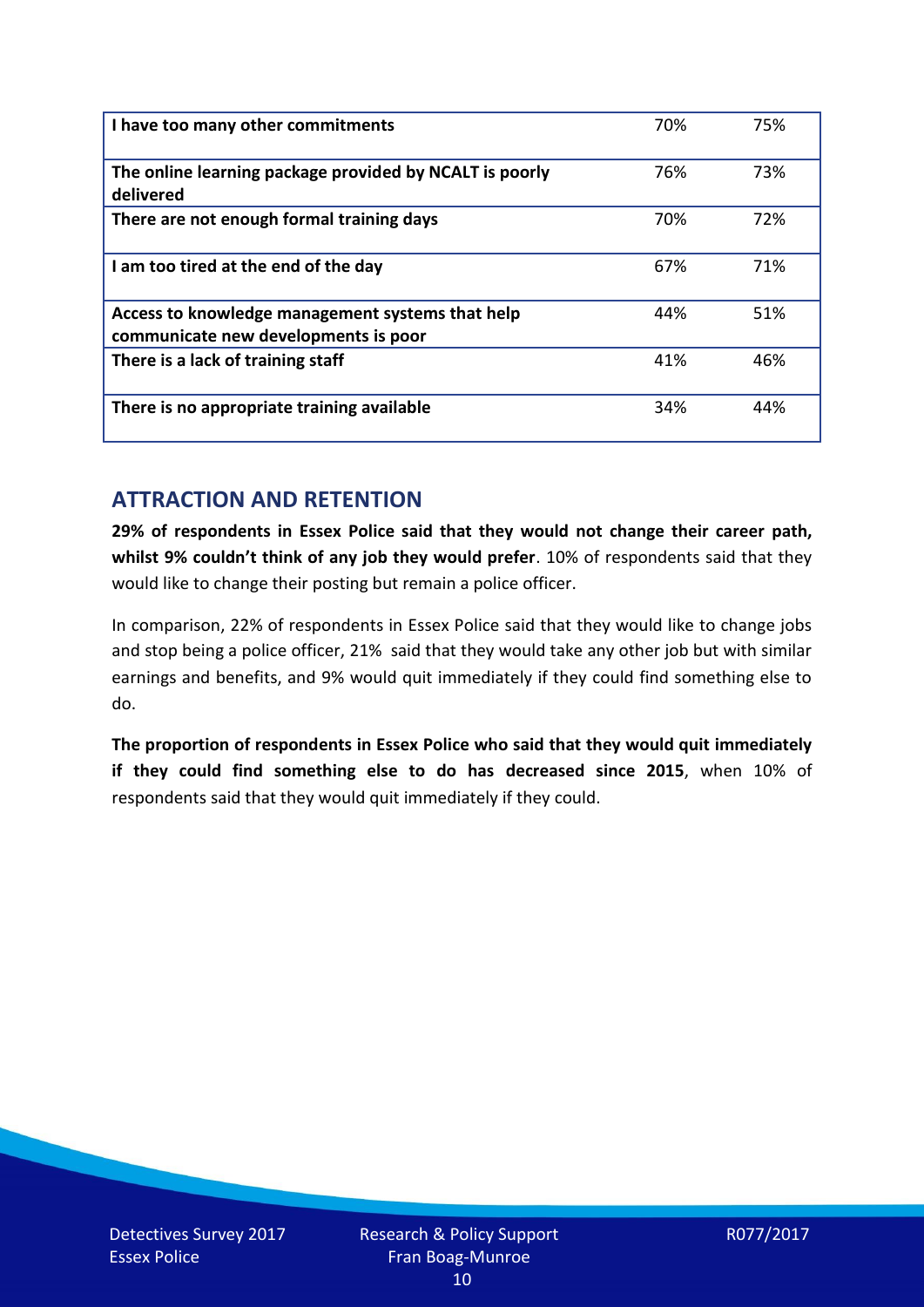|                                                                            | <b>Essex Police</b> | <b>England and Wales</b> |
|----------------------------------------------------------------------------|---------------------|--------------------------|
| I would not change my<br>career path                                       | 29%                 | 22%                      |
| I can't think of any job I<br>would prefer                                 | 9%                  | 14%                      |
| I would like to change my<br>posting but remain a police<br>officer        | 10%                 | 14%                      |
| I would like to change my<br>job and stop being a police<br>officer        | 22%                 | 14%                      |
| I would take almost any<br>other job with similar<br>earnings and benefits | 21%                 | 26%                      |
| I would quit immediately if I<br>could find something else to<br>do        | 9%                  | 10%                      |